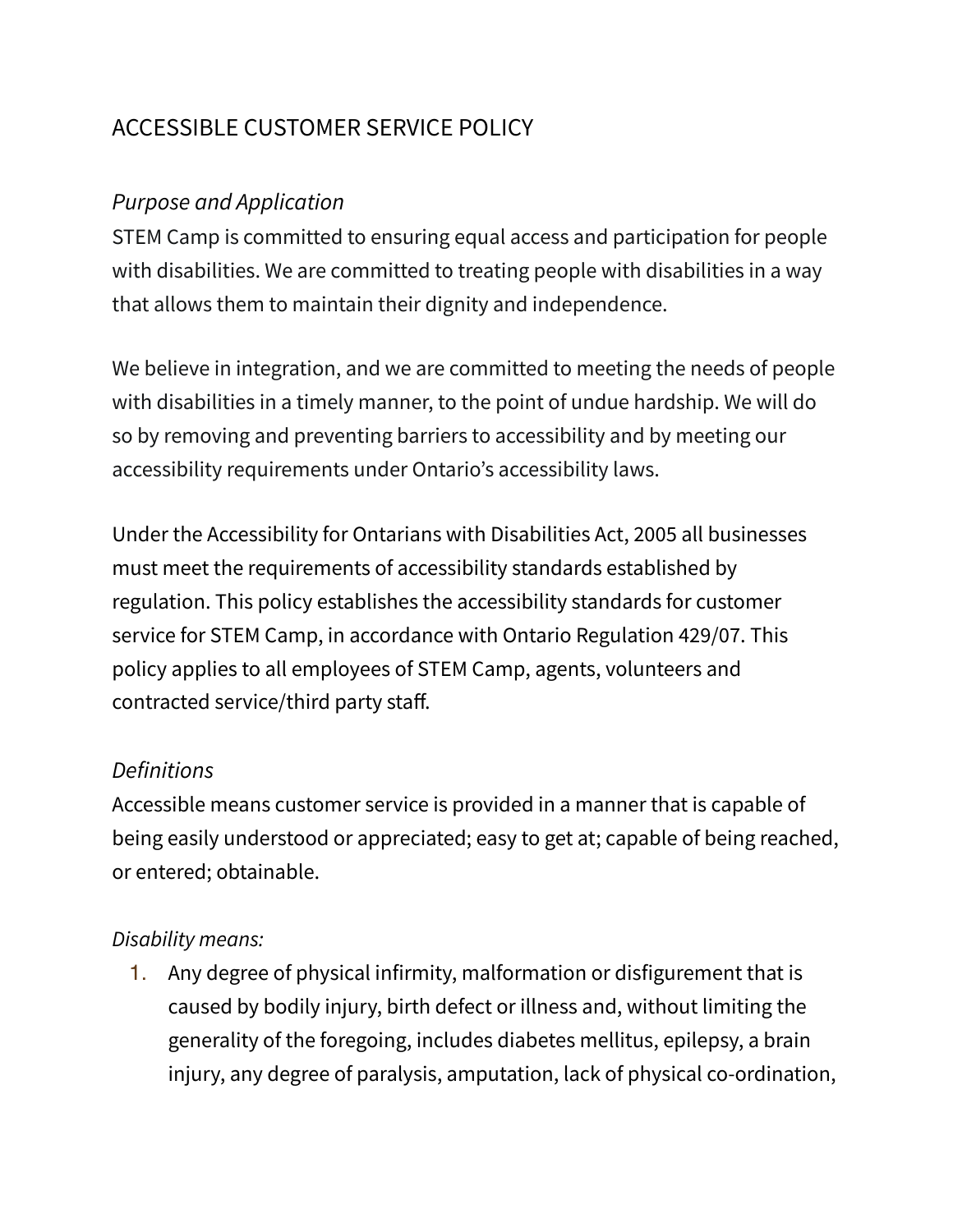blindness or visual impairment, deafness or hearing impediment, muteness or speech impediment, or physical reliance on a guide dog , or other animal or on a wheelchair or other remedial appliance or device,

- 2. A condition of mental impairment or a developmental disability
- 3. A learning disability, or a dysfunction in one or more of the processes involved in understanding or using symbols or spoken language,
- 4. A mental disorder,
- 5. An injury or disability for which benefits were claimed or received under the insurance plan established under the Workplace Safety and Insurance Act, 1997

*Guide Dog means:* a dog trained as a guide for a blind person and having the qualifications prescribed by the Blind Persons' Rights Act R.S.O. 1990, c. B.7, s. 1  $(1).$ 

*A Service Animal* is an animal for a person with a disability, if it is readily apparent that the animal is used by the person for reasons relating to his/her disability; or if the person provides a letter from a physician or nurse confirming that the person requires the animal for reasons relating to the disability.

*Facilities means:* any facility that is owned by STEM Camp. Note that facilities that are rented or leased for the purpose of running summer camps are not owned by STEM Camp and therefore not under the control of STEM Camp.

## *Policy Statement*

## *Providing Goods, Services or Facilities to People with Disabilities*

STEM Camp is committed to providing exceptional and accessible service to its customers. Goods and services will be provided in a manner that respects the dignity and independence to all customers. The provision of services to persons with disabilities will be integrated wherever possible. Persons with disabilities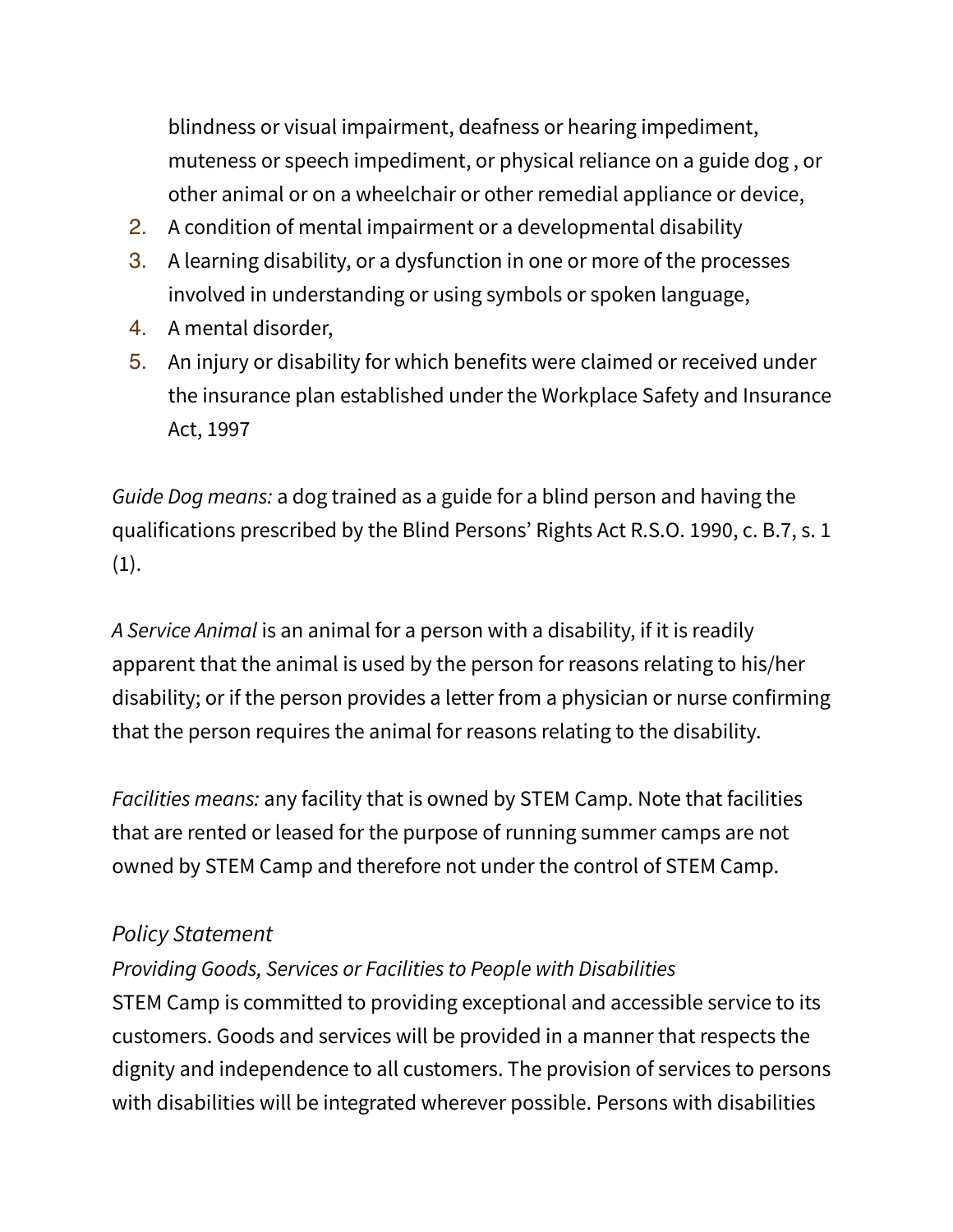will be given an opportunity equal to that given to others, to obtain, use or benefit from the goods and services provided by and on behalf of STEM Camp.

#### *Assistive Devices*

People with disabilities may use their personal assistive devices when accessing our goods, services or facilities. We will ensure that our staff members are trained and familiar with various assistive devices that may be used by community members (such as staff, campers, visitors, contractors, etc.) with disabilities while accessing our goods, services or facilities. If an assistive device presents a significant and unavoidable health or safety concern or is not permitted for other reasons, we shall ensure that other measures are available to enable the person with a disability to obtain, use or benefit from our goods, services or facilities.

#### *Policy Requirements*

- 1. Accessibility Training Policy
	- Every person who deals with members of the public or who participates in developing STEM Camp's policies, practices and procedures governing the provision of goods and services to the public; including camp staff, volunteers, agents, contractors and others who provide service on behalf of STEM Camp will receive training regarding the provision of goods and services to persons with disabilities.
	- The training will include the following information:
		- a. The purposes of the Accessibility for Ontarians with Disabilities Act
		- b. How to interact and communicate with persons with various types of disabilities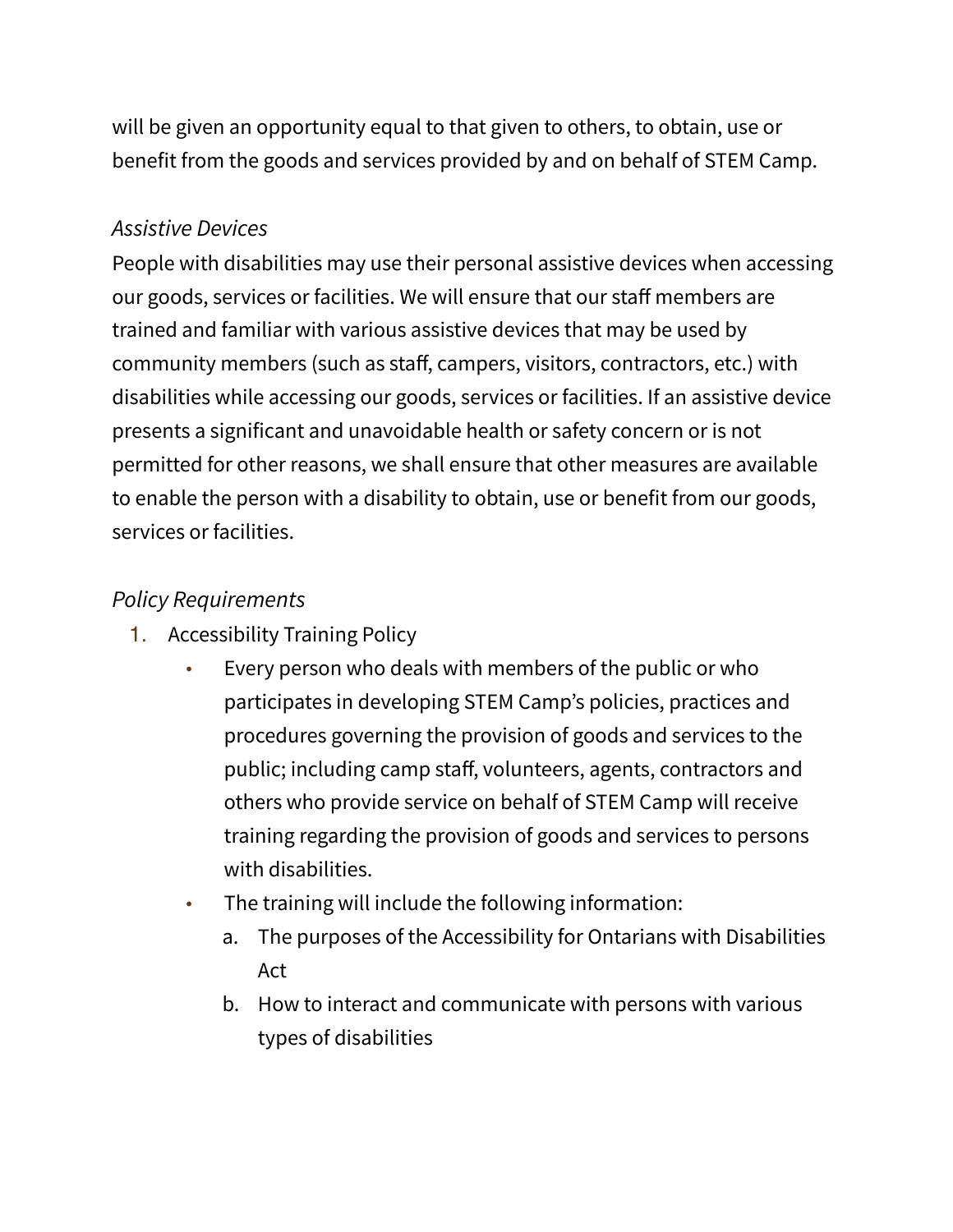- c. How to interact with persons with disabilities who use an assistive device, or require the assistance of a service animal or support person
- d. How to use equipment made available by the camp to help people with disabilities to access goods and services
- e. What to do if a person with a disability is having difficulty accessing services
- Training will be provided to each person according to his or her needs and duties and as soon as is practicable on an ongoing basis in connection with changes to policies, practices and procedures governing the provision of goods or services to persons with disabilities. A record of the dates on which training is provided and the number of individuals to whom it is provided will be kept.
- 2. Feedback Process

STEM Camp accepts feedback from the public in a variety of methods including:

- Phone
- In person
- Social Media
- Email
- Feedback forms
- 3. All feedback, including feedback regarding good services and facilities, is welcome and will be reviewed and addressed by the Director of Operations, Camp Director or Executive Director, who can be contacted by email at support@stemcamp.ca or by calling [\(519\)475-6600.](tel:(519)475-6600) We will ensure that the feedback process is accessible to persons with disabilities by providing, or arranging for the provision of, accessible formats and communication supports, upon request. A response will be provided in a timely fashion. Complaints, if/when they arise, will be addressed in a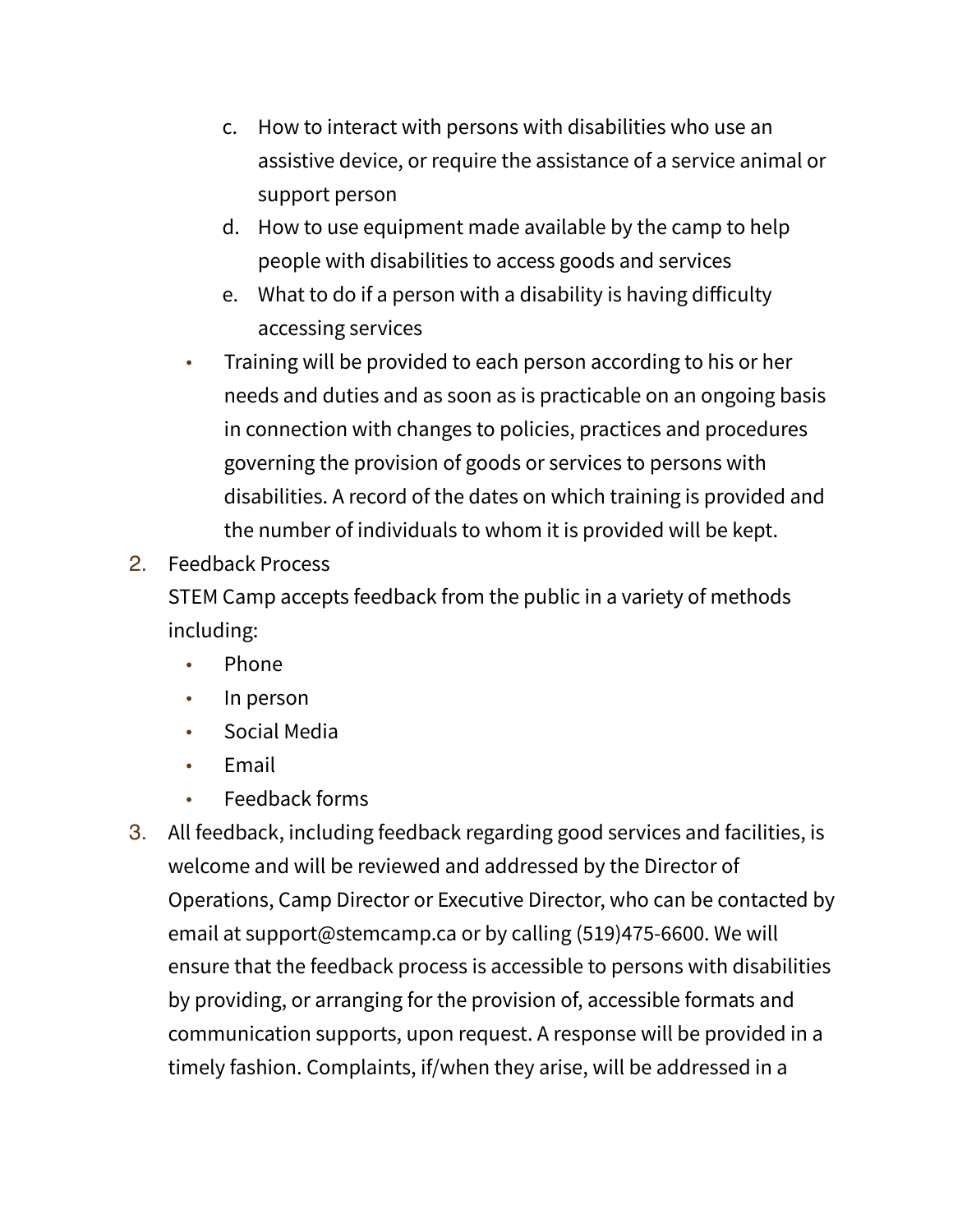timely fashion by our Customer Service Manager and Leadership Team depending on the nature of the complaint.

- 4. Use of Service Animals and Support Persons
	- If a person with a disability is accompanied by a guide dog or other service animal, STEM Camp will ensure that the person is permitted to enter STEM Camp's facilities with the animal and to keep the animal with him or her unless the animal is otherwise excluded by law. Where a service animal is excluded by law, STEM Camp will ensure that other measures are available to enable the person with a disability to obtain, use and benefit from STEM Camp's goods and services. The service animal must be under the care and control of the individual at all times.
	- If a person with a disability is accompanied by a support person, STEM Camp will ensure that both persons are permitted to enter the facility, and that the person with a disability is not prevented from having access to the support person. STEM Camp may require a person with a disability to be accompanied by a support person when in its facility, but only if a support person is necessary to protect the health or safety of the person with a disability or the health or safety of others in the facility. If an amount is payable by a support person for admission, or otherwise, to a premise, STEM Camp will ensure notice is given in advance about the amount.
- 5. Notice of Temporary Disruptions STEM Camp shall provide notice of disruption of services to the public. Any Notice of Disruption will contain the following:
	- Reason for the disruption
	- Anticipated duration
	- Alternative facilities or services
- 6. Camp staff will provide such notice in at least one of the following two methods: